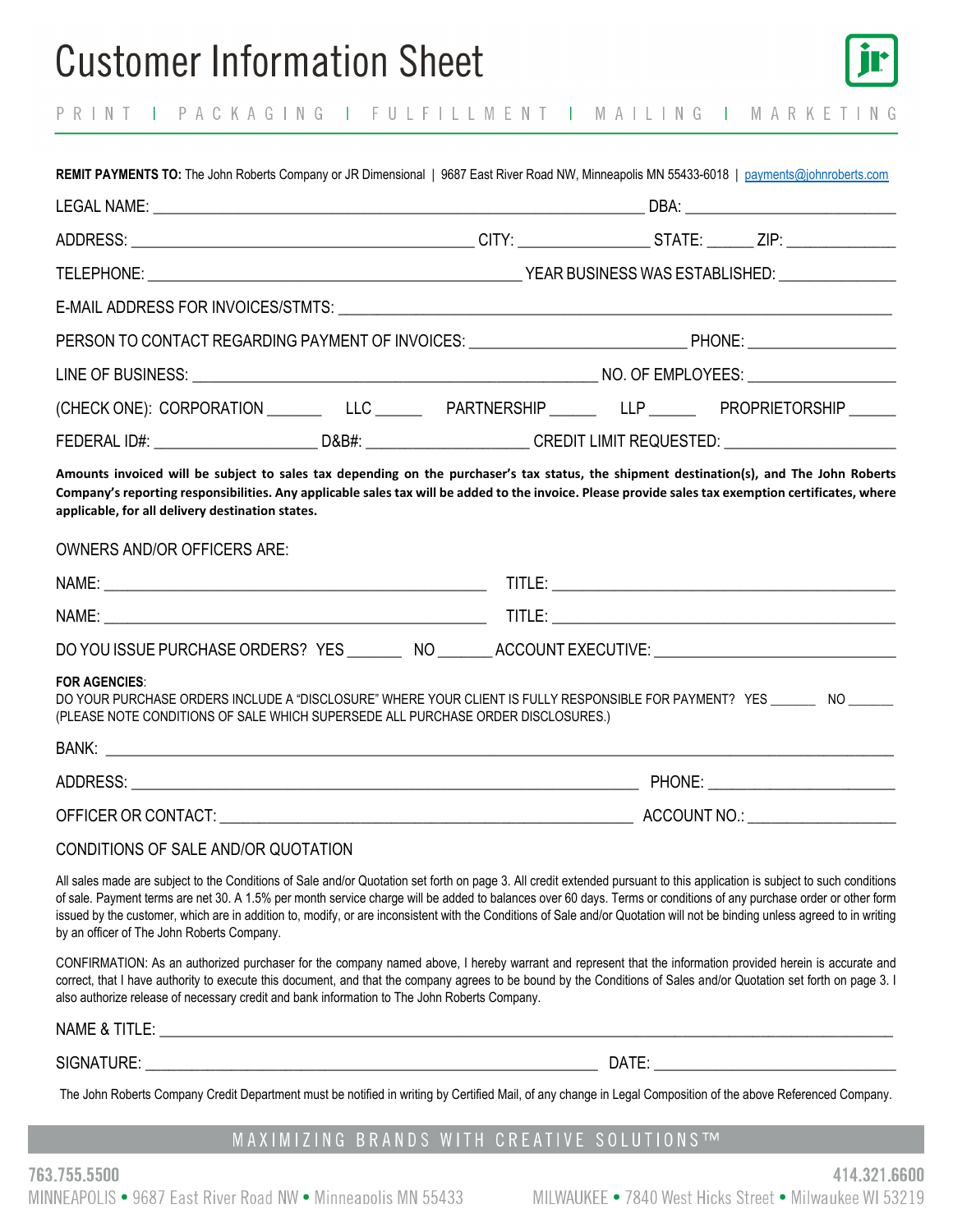

### **TRADE REFERENCES:**

Please list four commercial references (including print companies). Account balances at least equal to the amount of credit you are applying for. Please send financial statements if available. You may substitute your standard reference sheet that meets this criteria.

| E-MAIL ADDRESS: New York State Assessment and the Contract of the Contract of the Contract of the Contract of the Contract of the Contract of the Contract of the Contract of the Contract of the Contract of the Contract of  |
|--------------------------------------------------------------------------------------------------------------------------------------------------------------------------------------------------------------------------------|
|                                                                                                                                                                                                                                |
|                                                                                                                                                                                                                                |
|                                                                                                                                                                                                                                |
|                                                                                                                                                                                                                                |
|                                                                                                                                                                                                                                |
| E-MAIL ADDRESS: New York Contract the Contract of the Contract of the Contract of the Contract of the Contract of the Contract of the Contract of the Contract of the Contract of the Contract of the Contract of the Contract |
|                                                                                                                                                                                                                                |
|                                                                                                                                                                                                                                |
|                                                                                                                                                                                                                                |
|                                                                                                                                                                                                                                |
|                                                                                                                                                                                                                                |
| E-MAIL ADDRESS: New York State And The Contract of the Contract of the Contract of the Contract of the Contract of the Contract of the Contract of the Contract of the Contract of the Contract of the Contract of the Contrac |
|                                                                                                                                                                                                                                |
|                                                                                                                                                                                                                                |
|                                                                                                                                                                                                                                |
|                                                                                                                                                                                                                                |
|                                                                                                                                                                                                                                |
|                                                                                                                                                                                                                                |
|                                                                                                                                                                                                                                |

### MAXIMIZING BRANDS WITH CREATIVE SOLUTIONS™